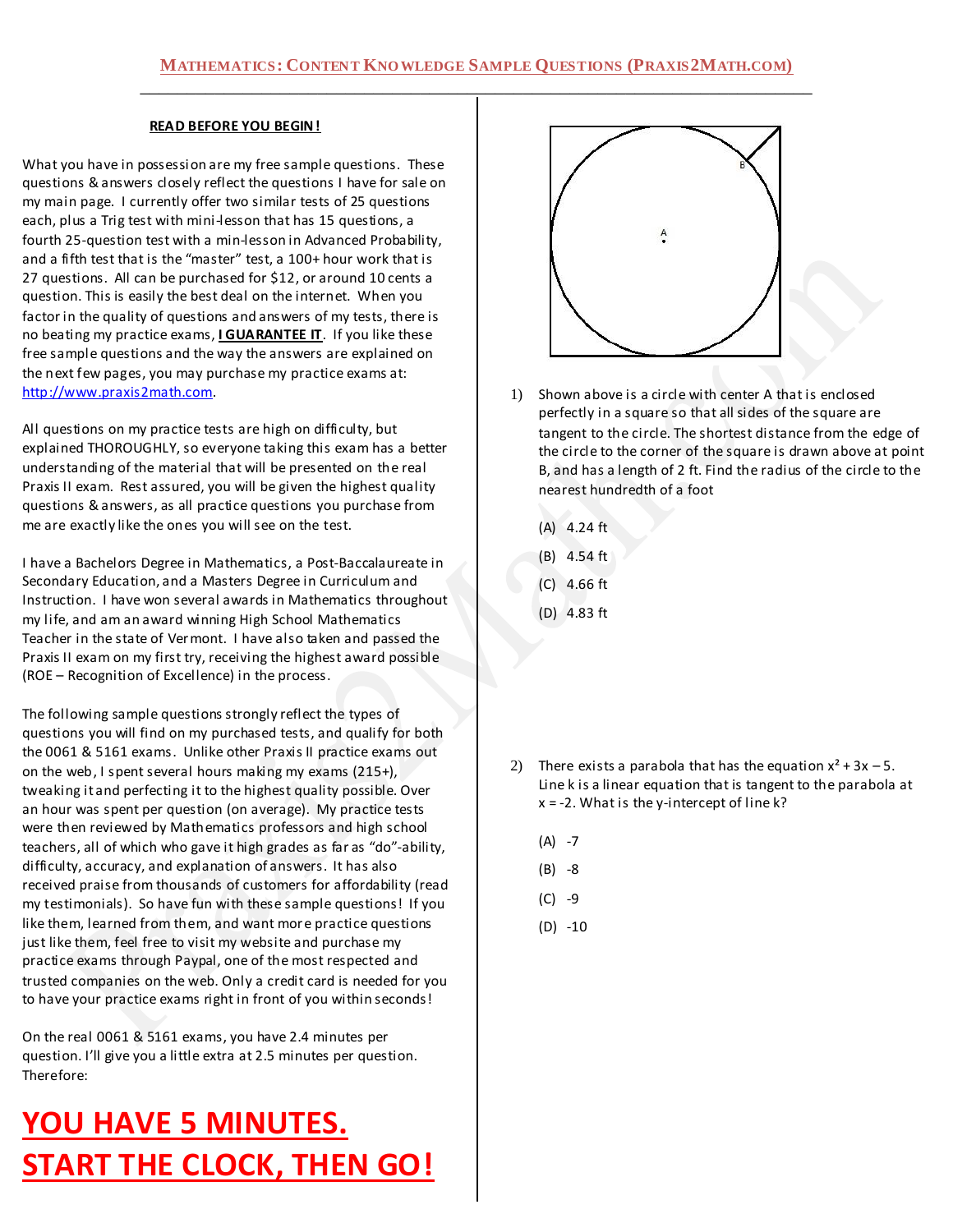## DETAILED ANSWERS

## **1) ANSWER: (D) 4.83 ft**

This question involves knowledge of circles and triangles, as well as use of the Pythagorean Theorem, and the quadratic formula. Many questions on the real Praxis exam will incorporate more than 1 topic in order to solve it.

I. The first thing we must do is look at what we know. The only value given to us is the distance from point B to the corner of the square, which is 2 feet. Geometry is fun because we are allowed to draw lines to help us with our problems, as such:



II. In the above diagram, I drew 2 radii from the center of circle A: one to the edge of the square, and the other from point A to point B. Since both lines are a radius of circle A, they are both equal to each other, but at an unknown value that I labeled "X".

In doing so, we also made a right triangle, with width X, height X (we know this is X because it's the same length as a line drawn from center A to the top of the circle), and hypotenuse X + 2.

We can now use the Pythagorean Theorem to solve X:

 $a^2 + b^2 = c^2$   $\rightarrow$  Substitute in the values for a, b, and c.

 $x^{2} + x^{2} = (x + 2)^{2} \rightarrow$  Simplify both sides.

 $2x^2 = x^2 + 4x + 4 \rightarrow$  Move it all to the left side.

 $x^2 - 4x - 4 = 0$ 

III. Now that we have an equation, we need to find the roots of that equation (aka the values of "x" which make it equal to 0). We can do this using the Quadratic Formula:

$$
x = \frac{-b \pm \sqrt{b^2 - 4ac}}{2a}
$$

Or we can "cheat" and graph the equation on our calculator and zoom in until we see the where the line crosses the positive value on the X-axis, which would be at 4.83, choice **(D).**

If we were to use the quadratic formula, below is what it would look like. If  $x^2 - 4x - 4 = 0$ , then our coefficients are:  $a = 1$ ,  $b = -4$ ,  $c = -4$ .

Sub in values 
$$
\rightarrow x = \frac{\overline{\phantom{a}}}{}
$$

 $\overline{c}$  $\overline{\mathbf{c}}$ 

Simplify 
$$
\Rightarrow
$$
  $\chi = \frac{4 \pm \sqrt{16 + 16}}{2}$ 

More 
$$
\Rightarrow
$$
  $\chi = \frac{4 \pm \sqrt{32}}{2} = 4.828$  and -0.828

And since we can't have a negative value for x because we're dealing with distance, the answer must be 4.83, choice **(D).**

**UPDATE: This problem has been an example of mine since the websites inception back in 2009. It has come to my attention that this very problem has been given as a real problem on the actual 5161 exam more than 3 times! Instead of the value 2, they used 7. Instead of a square, they used a right triangle. It's solved the exact same way as this example. And through feedback, this problem isn't the only replica of mine on the 5161 exam!**

**This question is not on any of my practice tests, but the high quality is. You will not find another high-quality, detailed, indepth test like this anywhere on the internet, nor will you find one for lower than what I charge at around 10 cents a question. You will also receive two mini-lessons in Trigonometry & Advanced Probability, at no additional cost.**

**If you were able to open this sample question, then you will be able to open my tests. I am available to assist you by email if you have further questions:** [p2mmike@gmail.com](mailto:p2mmike@gmail.com)